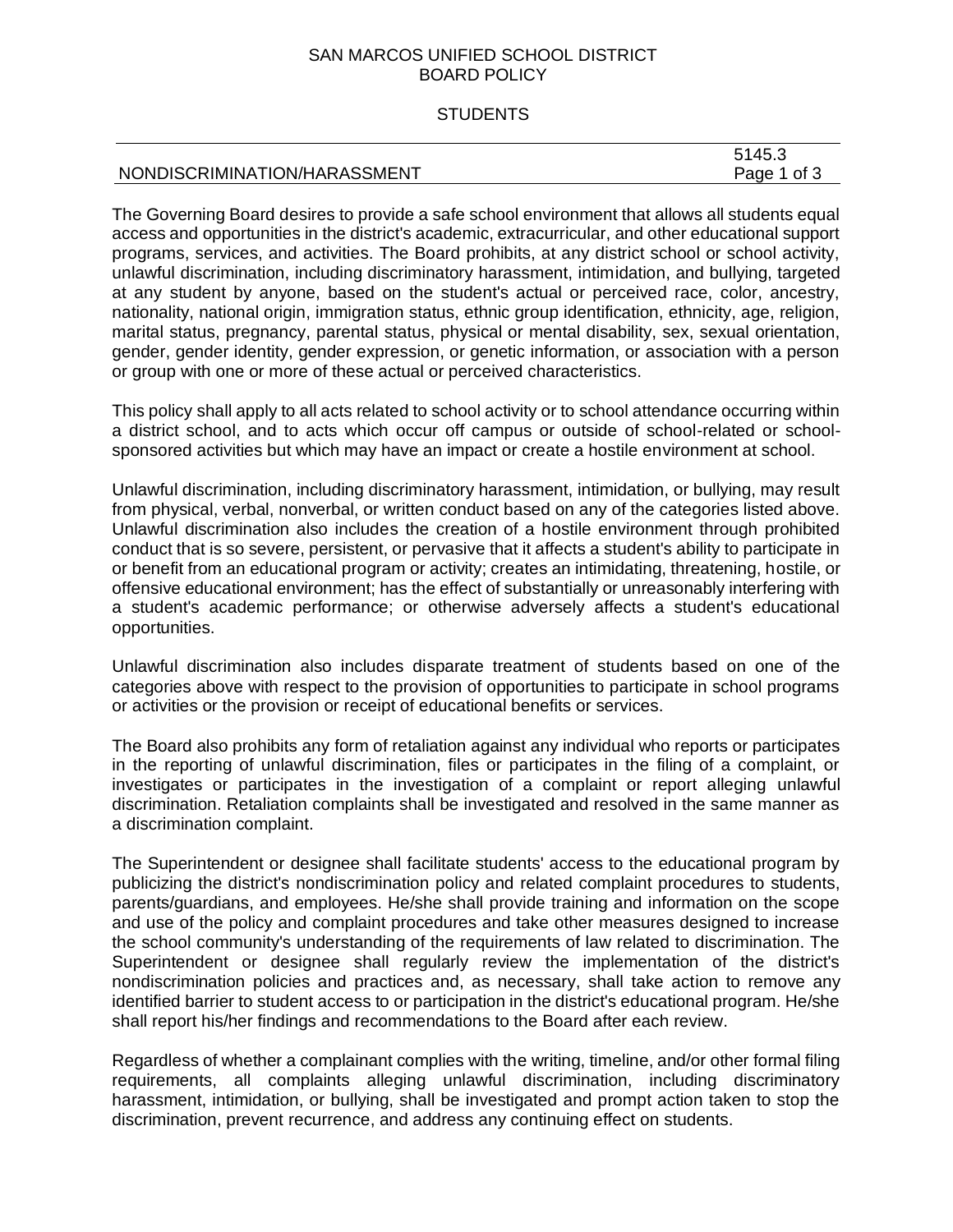|                              | . ن 140. ت  |
|------------------------------|-------------|
| NONDISCRIMINATION/HARASSMENT | Page 2 of 3 |
|                              |             |

**FAAF** 0.

Students who engage in unlawful discrimination, including discriminatory harassment, intimidation, retaliation, or bullying, in violation of law, Board policy, or administrative regulation shall be subject to appropriate consequence or discipline, which may include suspension or expulsion when the behavior is severe or pervasive as defined in Education Code 48900.4. Any employee who permits or engages in prohibited discrimination, including discriminatory harassment, intimidation, retaliation, or bullying, shall be subject to disciplinary action, up to and including dismissal.

### **RECORD-KEEPING**

The Superintendent or designee shall maintain a record of all reported cases of unlawful discrimination, including discriminatory harassment, intimidation, or bullying, to enable the district to monitor, address, and prevent repetitive prohibited behavior in district schools.

Legal Reference: EDUCATION CODE 200-262.4 Prohibition of discrimination 48900.3 Suspension or expulsion for act of hate violence 48900.4 Suspension or expulsion for threats or harassment 48904 Liability of parent/guardian for willful student misconduct 48907 Student exercise of free expression 48950 Freedom of speech 48985 Translation of notices 49020-49023 Athletic programs 51500 Prohibited instruction or activity 51501 Prohibited means of instruction 60044 Prohibited instructional materials CIVIL CODE 1714.1 Liability of parents/guardians for willful misconduct of minor GOVERNMENT CODE 11135 Nondiscrimination in programs or activities funded by state PENAL CODE 422.55 Definition of hate crime 422.6 Crimes, harassment CODE OF REGULATIONS, TITLE 5 432 Student record 4600-4670 Uniform complaint procedures 4900-4965 Nondiscrimination in elementary and secondary education programs UNITED STATES CODE, TITLE 20 1681-1688 Title IX of the Education Amendments of 1972 12101-12213 Title II equal opportunity for individuals with disabilities UNITED STATES CODE, TITLE 29 794 Section 504 of Rehabilitation Act of 1973 UNITED STATES CODE, TITLE 42 2000d-2000e-17 Title VI and Title VII Civil Rights Act of 1964, as amended 2000h-2-2000h-6 Title IX of the Civil Rights Act of 1964 6101-6107 Age Discrimination Act of 1975 CODE OF FEDERAL REGULATIONS, TITLE 28 35.107 Nondiscrimination on basis of disability; complaints CODE OF FEDERAL REGULATIONS, TITLE 34 99.31 Disclosure of personally identifiable information 100.3 Prohibition of discrimination on basis of race, color or national origin 104.7 Designation of responsible employee for Section 504 106.8 Designation of responsible employee for Title IX 106.9 Notification of nondiscrimination on basis of sex 110.25 Prohibition of discrimination based on age COURT DECISIONS Donovan v. Poway Unified School District, (2008) 167 Cal.App.4th 567 Flores v. Morgan Hill Unified School District, (2003) 324 F.3d 1130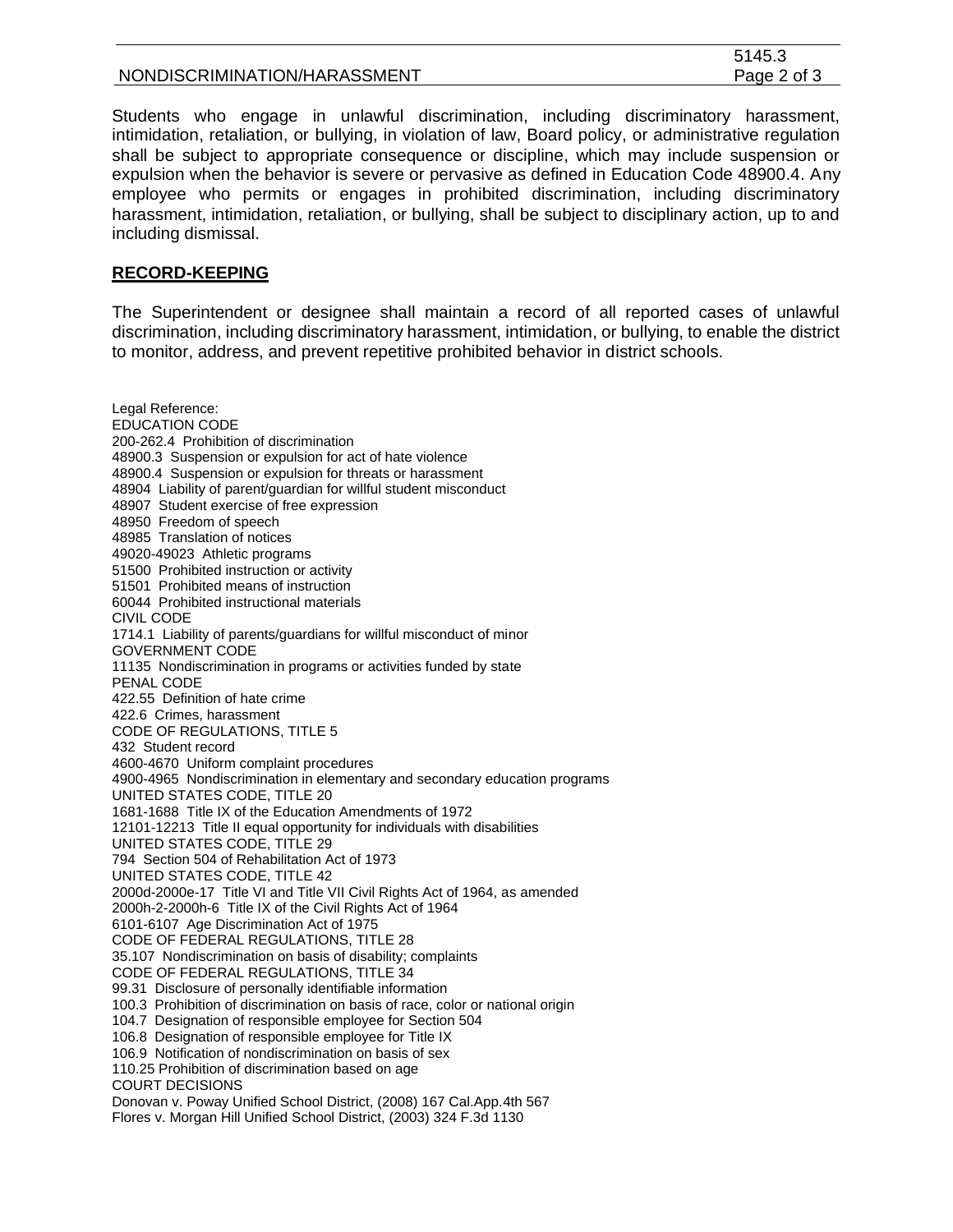|                              | 5145        |
|------------------------------|-------------|
| NONDISCRIMINATION/HARASSMENT | Page 3 of 3 |
|                              |             |

 $5115.3$ 

Management Resources: CSBA PUBLICATIONS Updated Legal Guidance: Protecting Transgender and Gender Nonconforming Students Against Sex Discrimination, July 2016 CALIFORNIA OFFICE OF THE ATTORNEY GENERAL PUBLICATIONS Promoting a Safe and Secure Learning Environment for All: Guidance and Model Policies to Assist California's K-12 Schools in Responding to Immigration Issues, April 2018 FIRST AMENDMENT CENTER PUBLICATIONS Public Schools and Sexual Orientation: A First Amendment Framework for Finding Common Ground, 2006 U.S. DEPARTMENT OF EDUCATION, OFFICE FOR CIVIL RIGHTS PUBLICATIONS Examples of Policies and Emerging Practices for Supporting Transgender Students, May 2016 Dear Colleague Letter: Title IX Coordinators, April 2015 Dear Colleague Letter: Harassment and Bullying, October 2010 Notice of Non-Discrimination, Fact Sheet, August 2010 WEB SITES CSBA: http://www.csba.org California Department of Education: http://www.cde.ca.gov California Safe Schools Coalition: http://www.casafeschools.org California Office of the Attorney General: http://oag.ca.gov First Amendment Center: http://www.firstamendmentcenter.org National School Boards Association: http://www.nsba.org U.S. Department of Education, Office for Civil Rights: http://www.ed.gov/about/offices/list/ocr

Adoption History Initial Adoption: 08/09/82 Reviewed/Revised: 09/13/93 03/24/97 05/23/05 07/14/08 11/13/12 02/19/19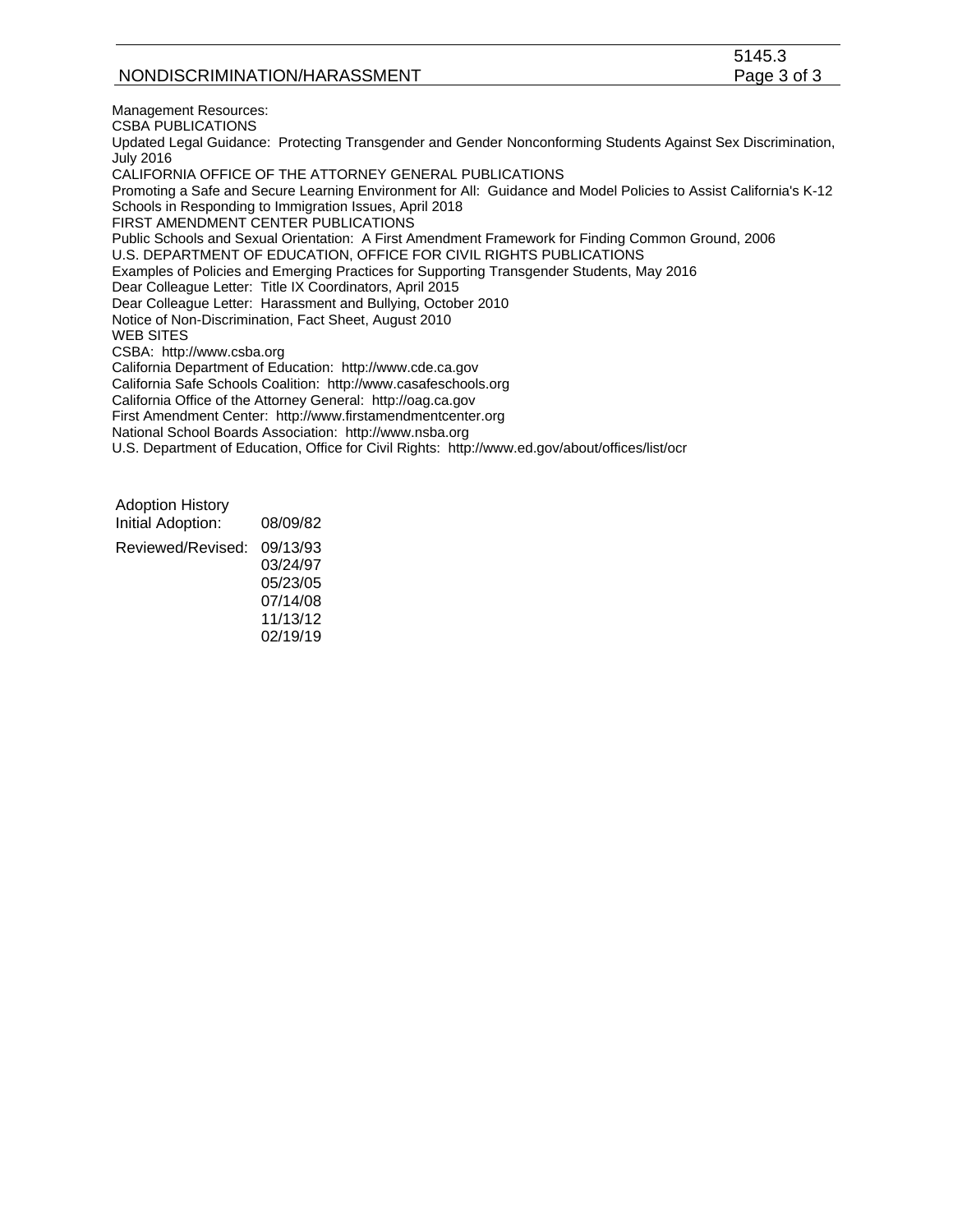# SAN MARCOS UNIFIED SCHOOL DISTRICT NORMA DE LA MESA DIRECTIVA DE EDUCACION

## Los estudiantes

|                                | 5145.3         |
|--------------------------------|----------------|
| CONTRA LA DISCRIMINACIÓN/ACOSO | Página<br>de 3 |

La Mesa Directiva desea ofrecer un ambiente escolar seguro que permite a todos los alumnos la igualdad de acceso y oportunidades en los programas académicos, actividades extracurriculares y otros programas de apoyo, servicios y actividades. La Mesa Directiva prohíbe la discriminación ilícita, en cualquier escuela del distrito o actividad escolar, incluida el acoso discriminatorio, la intimidación escolar o *bullying*, dirigidos a cualquier estudiante por cualquier persona, basada en la raza, color, ascendencia, nacionalidad, origen nacional, estado migratorio, identificación de grupo étnico, origen étnico, edad, religión, estado civil, embarazo, estado parental, discapacidad física o mental, sexo, orientación sexual, género, identidad de género, expresión de género, o la información genética, o la asociación con una persona o un grupo con una o más de estas características reales o percibidas.

Esta norma se aplicará a todos los actos relacionados con la actividad escolar o a la asistencia escolar que ocurren dentro de un distrito escolar, y de los actos que ocurren fuera del plantel escolar o fuera de las actividades patrocinadas por la escuela, pero que pueden tener un impacto o crear un entorno escolar hostil.

La discriminación ilícita, incluyendo el acoso discriminatorio, la intimidación o *bullying*, puede resultar del comportamiento físico, verbal, no verbal o escrito basado en alguna de las categorías antes mencionadas. La discriminación ilícita también incluye la creación de un ambiente hostil a través de la conducta prohibida que es tan severa, persistente o dominante que afecta la habilidad del estudiante de participar en o beneficiarse de un programa o actividad educativa; fomenta un ambiente intimidatorio, amenazante, hostil u ofensivo en el entorno educativo; tiene el efecto de sustancial o injustificadamente interferir con el rendimiento académico del estudiante; o de cualquier otra manera impactar negativamente las oportunidades educativas del estudiante.

La discriminación ilícita también incluye el tratamiento dispar de los estudiantes sobre la base de una de las categorías antes mencionadas con respecto a la provisión de oportunidades para participar en los programas o actividades escolares, o la prestación o recepción de beneficios o servicios educativos.

La Mesa Directiva también prohíbe cualquier forma de represalia contra cualquier individuo que denuncia o participa en la presentación de una queja de discriminación ilícita, presenta o ayuda presentar una queja, o investiga o participa en la investigación de una queja o denuncia por discriminación ilícita. Las quejas de represalias serán investigadas y resueltas de la misma manera que una queja por discriminación.

El superintendente o su representante debe facilitar el acceso de los estudiantes a los programas educativos mediante la divulgación de la norma contra la discriminación del distrito y procedimientos de queja a los estudiantes, padres/tutores y los empleados. El superintendente debe proporcionar capacitación e información sobre el alcance y el uso de la norma y los procedimientos de quejas y adoptar otras medidas destinadas a aumentar la comprensión de la comunidad escolar de los requisitos de la legislación relativa a la discriminación. El superintendente o su representante examinará regularmente la aplicación de las normas y prácticas contra la discriminación del distrito y, de ser necesario, tomará medidas para eliminar cualquier barrera identificada para que el alumno tenga acceso a participar en el programa educativo del distrito. Él/ella informará sus conclusiones y recomendaciones a la Mesa Directiva después de cada examen.

Independientemente de si un demandante cumple con los requisitos de presentar la denuncia por escrito, presentarla en el plazo establecido y demás requisitos formales, todas las denuncias de discriminación ilícita, incluyendo el acoso discriminatorio, la intimidación o *bullying* serán investigadas y se adoptarán las medidas urgentes para detener la discriminación, prevenir la recurrencia y abordar cualquier efecto continuado sobre los estudiantes.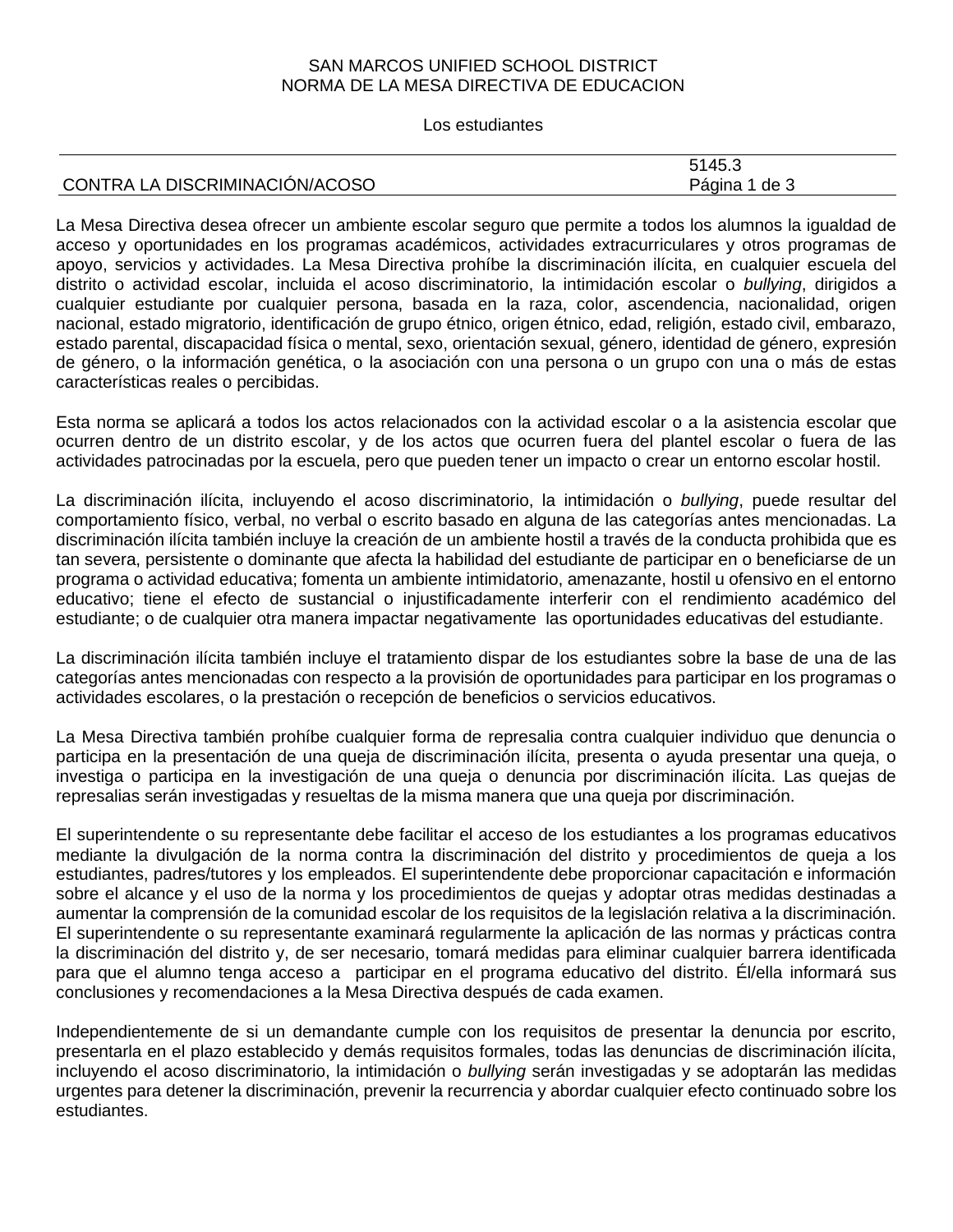|                                | 5145.3        |
|--------------------------------|---------------|
| CONTRA LA DISCRIMINACIÓN/ACOSO | Página 2 de 3 |

Los estudiantes que participan en la discriminación ilícita, incluyendo el acoso discriminatorio, represalias, intimidación escolar o *bullying* en violación de la ley, la Mesa Directiva o reglamento administrativo estará sujeto a la correspondiente consecuencia o disciplina, que podrán incluir la suspensión o la expulsión cuando el comportamiento es grave o generalizada tal como se define en el Artículo 48900.4 del Código de Educación. Un empleado que permite o participa en actos discriminatorios ilícitos, incluido el acoso discriminatorio, represalias o la intimidación escolar puede ser sujeto a medidas disciplinarias, hasta e incluyendo el despido.

### **MANTENIMIENTO DE REGISTROS**

El superintendente o su representante debe mantener un registro de todos los casos de discriminación ilícita, incluyendo el acoso discriminatorio, la intimidación escolar o *bullying*, para permitir que el distrito monitoree, aborde y prevenga el comportamiento prohibido repetitivo en las escuelas de distrito.

Referencias Legales: CÓDIGO DE EDUCACIÓN 200-262.4 Prohibición de discriminación 48900.3 suspensión o expulsión por un acto de violencia de odio 48900.4 suspensión o expulsión por amenazas u hostigamiento 48904 la responsabilidad del padre/madre/tutor por el mal comportamiento doloso del estudiante 48907 ejercicio de la libre expresión del estudiante 48950 la libertad de expresión 48985 Traducción de avisos 49020-49023 Programas atléticos 51500 La enseñanza o actividad prohibida 51501 medios prohibidos de instrucción 60044 materiales instructivos prohibidos Código Civil: 1714.1 la responsabilidad del padre/madre/tutor por el mal comportamiento doloso del estudiante Código Gubernamental 11135 Prohibición contra la discriminación en los programas o actividades financiados por Estado CÓDIGO PENAL 422.55 Definición de delito de odio 422.6 Crímenes, hostigamiento Código de Reglamentos, Título 5. 432 Expedientes estudiantiles Procedimiento de Queja Uniforme 4600-4670 4900-4965 prohibición contra de la discriminación en los programas educativos en la primaria y secundaria CÓDIGO DE ESTADOS UNIDOS. TÍTULO 20 1681-1688 Título IX de las Enmiendas de Educación de 1972 12101-12213 el título II de la igualdad de oportunidades para las personas con discapacidad CÓDIGO DE ESTADOS UNIDOS. TÍTULO 29 794 La Sección 504 del Acta de Rehabilitación de 1973 CÓDIGO DE ESTADOS UNIDOS. TÍTULO 42 2000d-2000E-17 Título VI y el Título VII del Acta de Derechos Civiles de 1964, modificado Título VII e la Ley de Derechos Civiles de 1964, 42, U.S.C.A 6101-6107 Ley Contra la Discriminación por Edad 975 Código de Reglamentos Federales, Título 28 35.107 Prohibición contra la discriminación por discapacidad; quejas Código de Reglamentos Federales, Título 34 99.31 La divulgación de información personal identificable 100.3 la prohibición de la discriminación por motivos de raza, color u origen nacional 104.7 La designación del empleado responsable de la sección 504 106.8 la designación del empleado responsables del Título IX 106.9 Notificación de no discriminación sobre la base de edad 110.25 la prohibición de la discriminación basada en la edad Las decisiones judiciales V. Wynar El Distrito Escolar del Condado de Douglas (2008), 167 Cal.App.4th 567 J.C. v. Beverly Hills Unified School District, (2003), 324 F. Supp.2d 1130